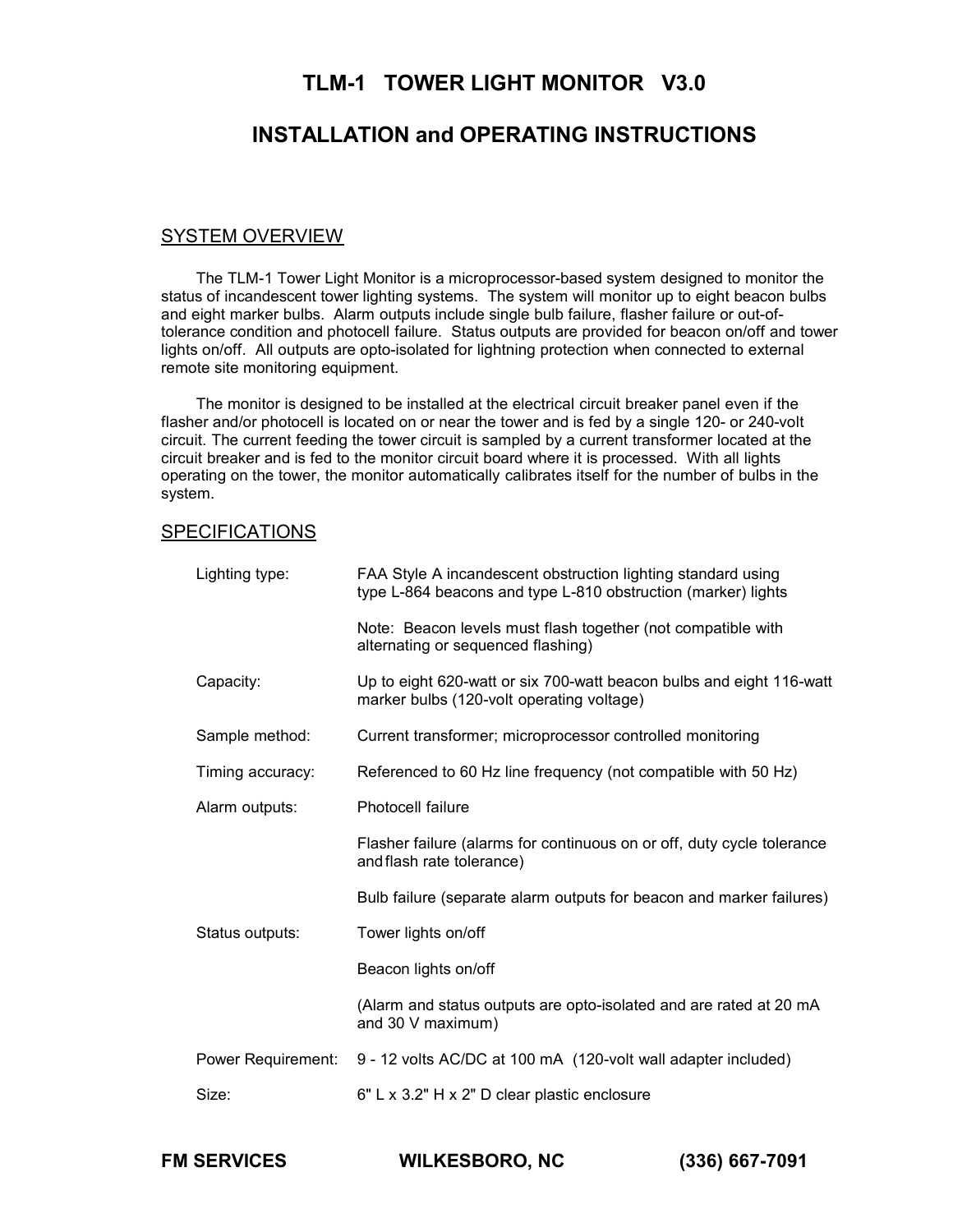## INSTALLATION

Important! Installation requires access to the tower light circuit breaker and potentially lethal voltages. A qualified electrician should be employed to make any changes to the electrical system. All applicable electrical codes must be followed.

> Locate the circuit breaker for the tower lights and turn it off. For 120-volt systems, remove the wire from the breaker and pass it through the current transformer hole (direction is not important). For 240-volt systems, remove the wires from the breaker and pass them through the current transformer *in the opposite direction*. For 208- or 240-volt systems that are then stepped down to 120 volts, pass one of the 208/240 wires through the current transformer twice (one loop around the transformer). Do not pass the neutral or ground wire through the current transformer. Reconnect the wire(s) to the circuit breaker (do not reset the circuit breaker at this time).

Mount the monitor enclosure near the circuit breaker panel and connect the current transformer to the monitor using the cable supplied ("CT OUT" terminals on the current transformer to the "CT IN" terminals on the monitor board - polarity is not important). After the current transformer and monitor are connected, the tower light circuit breaker can be reset. Tower lights should not be operated without the current transformer connected to the monitor.

Connect the wires from the AC adapter to the "AC/DC IN" terminal on the monitor board (polarity is not important). Plug the AC adapter into a 120 VAC receptacle.

Note! It is recommended that a 120 VAC receptacle be wired to the tower light circuit to supply the monitor. This method will cause the monitor to alarm the remote monitor system if the breaker should trip during daylight when the tower lights are normally off. If the monitor is supplied from a separate circuit, a daytime trip of the tower light circuit breaker will not cause an alarm until the photocell timer has expired (up to 20 hours).

> Connect the remote monitoring system to the tower light monitor. As long as power is applied, the monitor provides a continuous closure between the "COMMON" terminal and each of the alarm terminals ("PHOTOCELL, FLASHER, BEACON, MARKER and ALARM") under a no-alarm condition. An alarm condition causes an open circuit on that alarm terminal (active high). If dipswitch no. 4 is set to "ON", the "PHOTOCELL, FLASHER, BEACON and MARKER" alarms are changed to active low. This mode allows these alarms to be paralleled with other units where multiple towers are monitored (such as directional arrays) to save on status inputs on the remote monitoring equipment. If this mode is used, the "ALARM" output from each unit should be wired to the remote monitoring system as a failsafe and to indicate which tower is causing the specific alarm. The "LIGHTS STATUS" and "BEACON STATUS" terminals provide a closure when the tower lights and beacons are on, respectively. These outputs act like dry contacts - the remote monitoring equipment must provide pull-up resistance if necessary. Polarity is important in this case – the alarm terminals must be positive with respect to the "COMMON" terminal. A remote alarm reset can be accomplished by providing a closure from the remote monitoring system to the "GROUND" and "RESET" terminals (opto-isolated).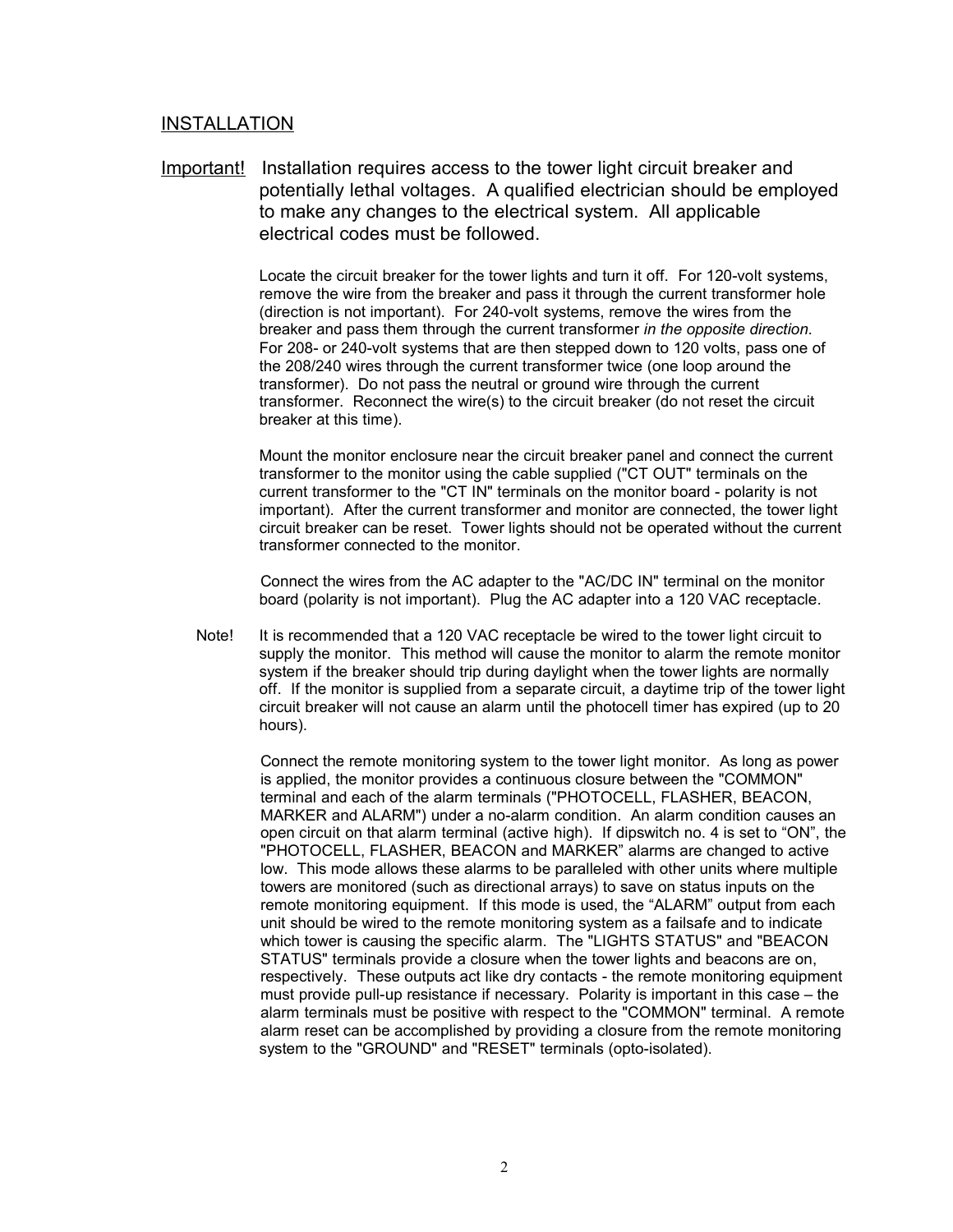# SETUP PROCEEDURE FOR 700-WATT BEACON LAMPS and 208- to 120-VOLT SUPPLY SYSTEMS

Use this procedure if the beacon lamps are 700 watts and/or the 120-volt tower light supply is stepped down from 208 volts and the current transformer is used in the 208-volt circuit.

## SETUP DIPSWITCH SETTINGS

Unplug the power supply. Set the dipswitches as described below:

- Note! Switch to the right is "ON", top switch is No. 1.
- Switch No. 1: If the current transformer is placed in a 208-volt circuit that is then stepped down to 120 volts for the lighting circuit, then set this switch to "ON". If 120- or 240-volt supplies are used, then set this switch to "OFF" (default).
- Switch No. 2: If 700-watt beacon lamps are used then set this switch to "ON". If 620-watt beacon lamps are used then set this switch to "OFF" (default).
- Note! Two loops through the current transformer are required on 208- or 240 volt circuits that are then stepped down to 120 volts.

While pressing the "CAL" button, power up the unit. The "CAL" light will flash at a 1 Hz rate confirming the unit is in the setup mode. Now release the "CAL" button; this will load the operating constants for the 700-watt lamps and/or 208-volt operation. Next, power-cycle the unit; the "CAL" light will return to the 10 Hz flash rate indicating normal operation. These constants will be used until another setup is performed and they are retained if the unit loses power or is calibrated. Return the dipswitches to the previous settings used for normal operation. The unit is now ready for calibration.

#### DIPSWITCH SETTINGS

- Note! Switch to the right is "ON", top switch is No. 1.
- Switch No. 1: If there is a marker light used in the Antenna Tuning Unit (AM stations) for humidity control that is on continuously (located before the tower flasher/photocell unit in the circuit), then set this switch to "ON". This setting will cause the monitor to ignore this bulb and give correct a correct tower lights on/off status. This bulb must be a 116-watt marker lamp.
- Switch No. 2: If this switch is set to "OFF", the photocell timer is set to 20 hours. If the monitor does not detect the tower lights status change during this time span, a "PHOTOCELL" alarm will occur.

If this switch is set to "ON", the photocell timer is inhibited. Use this setting if tower lights are always operating (photocell not used).

Switch No. 3: If this switch is set to "OFF", the "PHOTOCELL, FLASHER, BEACON or MARKER" alarms will be cleared after the alarm condition is corrected (the "ALARM" output must be cleared by pressing the reset button).

> If this switch is set to "ON", the "PHOTOCELL, FLASHER, BEACON or MARKER" alarms can be cleared by pressing the reset button twice; however, these alarms will reoccur if the alarm condition persists. Use this setting for holding the alarms until manually reset.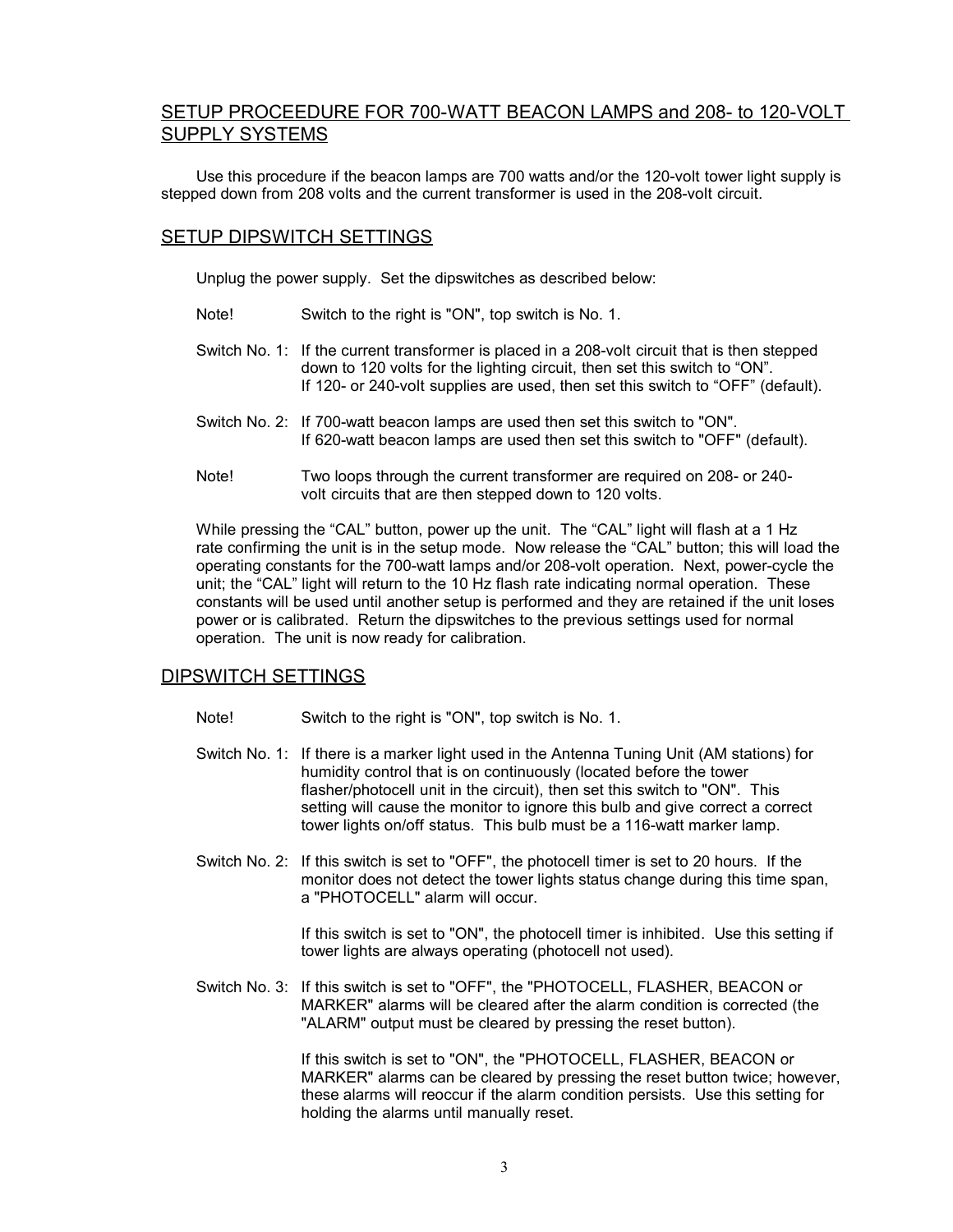- Switch No. 4: If this switch is set to "OFF", the "PHOTOCELL, FLASHER, BEACON and MARKER" alarms are active high; if the switch is set to "ON" these alarms are active low. Using active low alarms allows for paralleling of multiple units to save on status requirements of the remote monitoring system when used with directional arrays.
- Note! Using the active low alarm mode compromises the failsafe feature of the unit unless the "ALARM" output is also used (this output is always active high).

## CALIBRATION

All tower lights should be on and flashing normally before calibrating the monitor. When this is confirmed, press the "CAL" button. The "CAL" light will go out for a few seconds while the unit "looks" at the tower lights and sets up the operating constants for the system. Any changes to the number of bulbs on the tower will require a calibration.

Note! The "CAL" light normally flashes at a 10 Hz rate to indicate the microprocessor is operating.

#### **OPERATION**

- Daytime: All lights on the monitor should be on except for the "L/S" and B/S" (Lights status and Beacon status).
- Nighttime: All lights on the monitor should be on and the "B/S" (Beacon status) light should be flashing in cadence with the beacon lights.
- Note! It may take up to thirty seconds for the "BEACON and MARKER" alarms and up to four minutes for the "FLASHER" alarm to be activated after an alarm condition has occurred. After an alarm condition is corrected, it will take a few seconds for the alarm to be cleared (the "ALARM" output can only be cleared by the reset button).

### ALARM and STATUS CONDITIONS

#### ALARMS:

- PHOTOCELL: Monitor has not detected a change in the "lights status" condition in 20 hours (dipswitch no. 2 setting "OFF").
- FLASHER: There are three types of flasher failures that will cause a flasher alarm: flasher continuously on or off, flasher rate out of tolerance and flasher on/off ratio out of tolerance. When a flasher alarm occurs, the "CAL" light will flash in the following manner to indicate which failure type caused the alarm:

One repeating flash: flasher continuously on or off<br>Two repeating flashes: flasher rate out of tolerance Two repeating flashes: Three repeating flashes: flasher on/off ratio out of tolerance

Simultaneous failure types are indicated by a sequence of each type of flash. When the alarm is cleared, the "CAL" light will return to the normal 10 Hz flash rate.

This alarm can be cleared by pressing the reset button twice; however, it will reoccur if flasher problem is not corrected.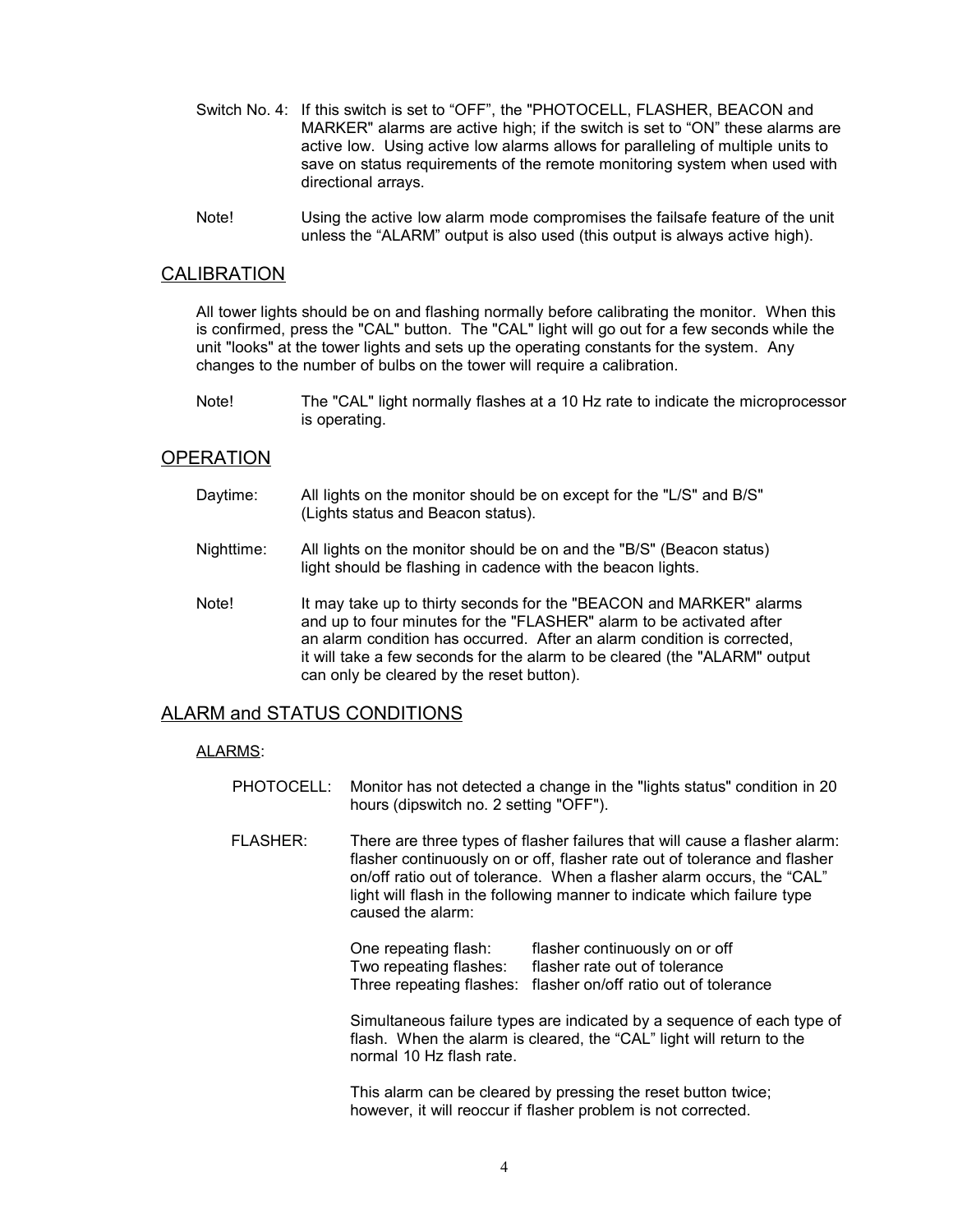- BEACON: Activates on a bulb failure or flasher continuously off.
- MARKER: Activates on a bulb failure.
- ALARM: Activates with any of the above alarms. This alarm can be cleared by pressing the reset button once. If this alarm is reset after a bulb failure, a second bulb failure will cause an alarm. If the alarm is reset again, the alarm will reoccur if the problem is not corrected.

#### STATUS:

- LIGHTS: Indicates if tower lights are on or off. Flashes with beacons if all marker lights are out.
- BEACON: Indicates if beacons are on or off (flashes with beacons).

#### MULTIPLE ALARM and STATUS CONDITIONS:

Certain tower light system failures will cause an alarm and an abnormal status condition.

Here are some examples:

A flasher failure in the OFF state will result in Flasher and Beacon alarms in addition to the Beacon status light remaining off.

A flasher failure in the ON state will result in Flasher alarm in addition to the Beacon status light remaining on.

If all marker lights are out, the Lights status will flash along with the Beacon status (a marker alarm will result also).

If all alarm and status lights are off, the monitor has lost power.

# RESET and CALIBRATE BUTTONS

- RESET: The first press will reset the "ALARM" output, the second press will reset the "PHOTOCELL, FLASHER, BEACON and MARKER" alarm outputs. Pressing the reset button for five seconds will start the current sample readout sequence described below.
- Note! If dipswitch 3 is "ON", RESET must be pressed twice to clear the "PHOTOCELL, FLASHER, BEACON and MARKER" alarm outputs.
- CAL: Pressing this button performs a monitor calibration. Any changes to the number of bulbs in the system requires a calibration.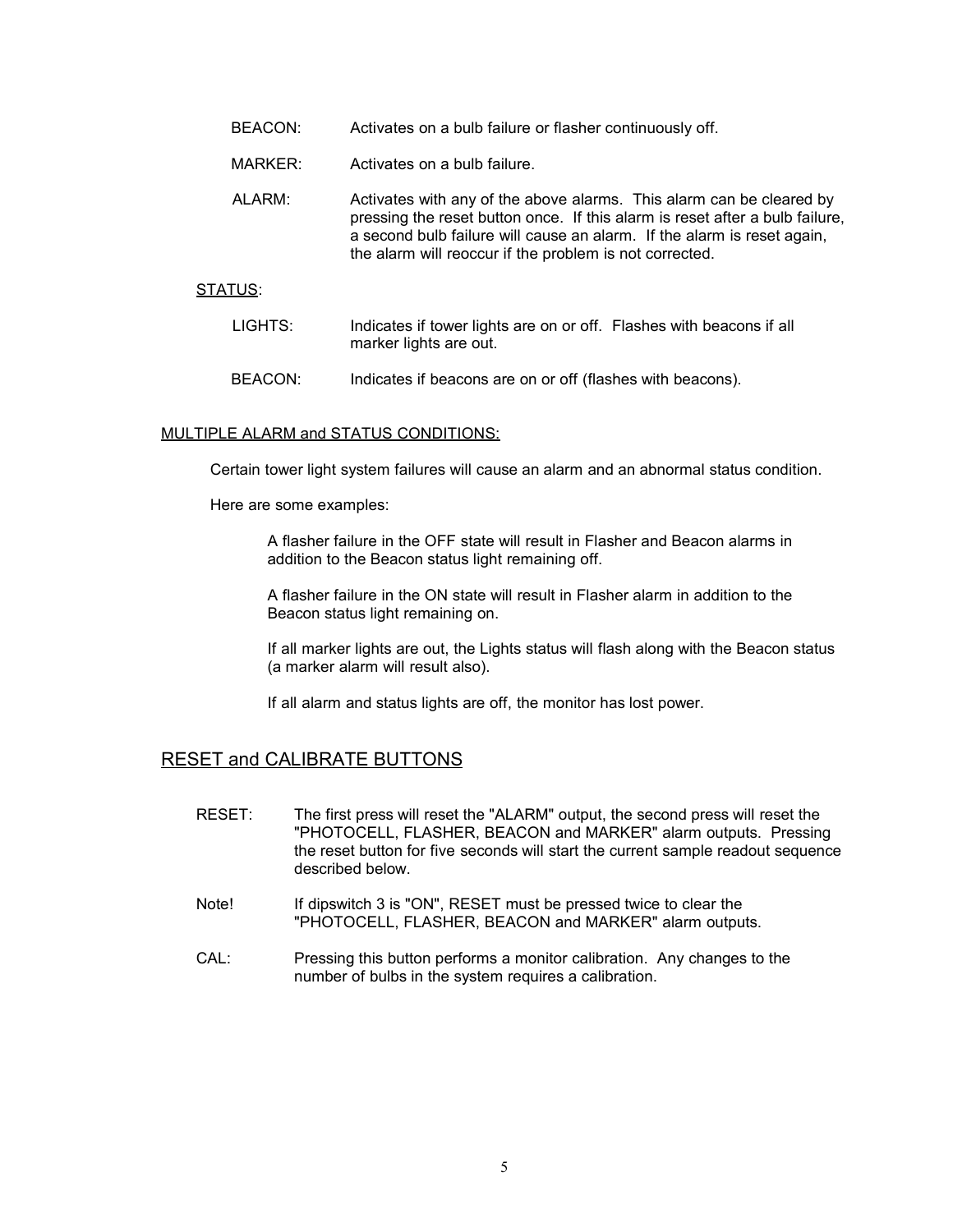# RETRIEVING STORED AND REAL-TIME CURRENT SAMPLES

When the TLM-1 is calibrated, it stores a current sample for the markers and a sample for the beacons. These samples are compared to the real-time samples taken after calibration to determine if there is a lamp failure. Each sample consists of a four-digit number that is scaled to the current for that sample (it is not the actual amperes). There are four samples: stored marker current, stored beacon current, real-time marker current and real-time beacon current. Both the stored calibration samples and the real-time samples can be retrieved by the following procedure (tower lights must be operating):

Press and hold the RESET button for five seconds. The unit will sequence through each sample and display it in 8-4-2-1 BCD format using the MKR, BCN, FLS and P/C lights in that order. The CAL, B/S, L/S and ALM lights will cycle for each number in the sample. Here is a sample sequence showing a BCD count from zero to nine:

| MKR BCN FLS P/C |     |     |     |     | <b>VALUE</b>                            |      |
|-----------------|-----|-----|-----|-----|-----------------------------------------|------|
| CAL on          | off | off | off | off | $1st$ stored marker sample digit = 0    | 0123 |
| B/S on          | off | off | off | on  | $2^{nd}$ stored marker sample digit = 1 |      |
| $L/S$ on        | off | off | on  | off | $3rd$ stored marker sample digit = 2    |      |
| ALM on          | off | off | on  | on  | $4th$ stored marker sample digit = 3    |      |
| CAL on          | off | on  | off | off | $1st$ stored beacon sample digit = 4    | 4567 |
| B/S on          | off | on  | off | on  | $2^{nd}$ stored beacon sample digit = 5 |      |
| $L/S$ on        | off | on  | on  | off | $3rd$ stored beacon sample digit = 6    |      |
| ALM on          | off | on  | on  | on  | $4th$ stored beacon sample digit = 7    |      |
| CAL on          | on  | off | off | off | $1st$ real-time marker sample digit = 8 | 8901 |
| B/S on          | on  | off | off | on  | $2nd$ real-time marker sample digit = 9 |      |
| $L/S$ on        | off | off | off | off | $3rd$ real-time marker sample digit = 0 |      |
| ALM on          | off | off | off | on  | $4th$ real-time marker sample digit = 1 |      |
| CAL on          | off | off | on  | off | $1st$ real-time beacon sample digit = 2 | 2345 |
| B/S on          | off | off | on  | on  | $2nd$ real-time beacon sample digit = 3 |      |
| $L/S$ on        | off | on  | off | off | $3rd$ real-time beacon sample digit = 4 |      |
| ALM on          | off | on  | off | on  | $4th$ real-time beacon sample digit = 5 |      |

After the sequence is complete, the unit returns to normal operation. The real-time samples will vary slightly with voltage fluctuations but should remain close to the stored samples that were taken during calibration. These samples are for reference only and are used for troubleshooting purposes. It is a good idea to log a set of these samples initially for comparison in case of problems later on.

Typical sample values for 120-volt markers and beacons are:

|                       | 120 volts or 240 volts<br>stepped down to 120 volts | 208 volts stepped<br>down to 120 volts |
|-----------------------|-----------------------------------------------------|----------------------------------------|
| 116-watt marker lamp: | 0090                                                | 0104                                   |
| 620-watt beacon lamp: | 0090                                                | 0104                                   |
| 700-watt beacon lamp: | 0102                                                | 0117                                   |

Multiply each value by the number of lamps to get the total sample value for that lamp type.